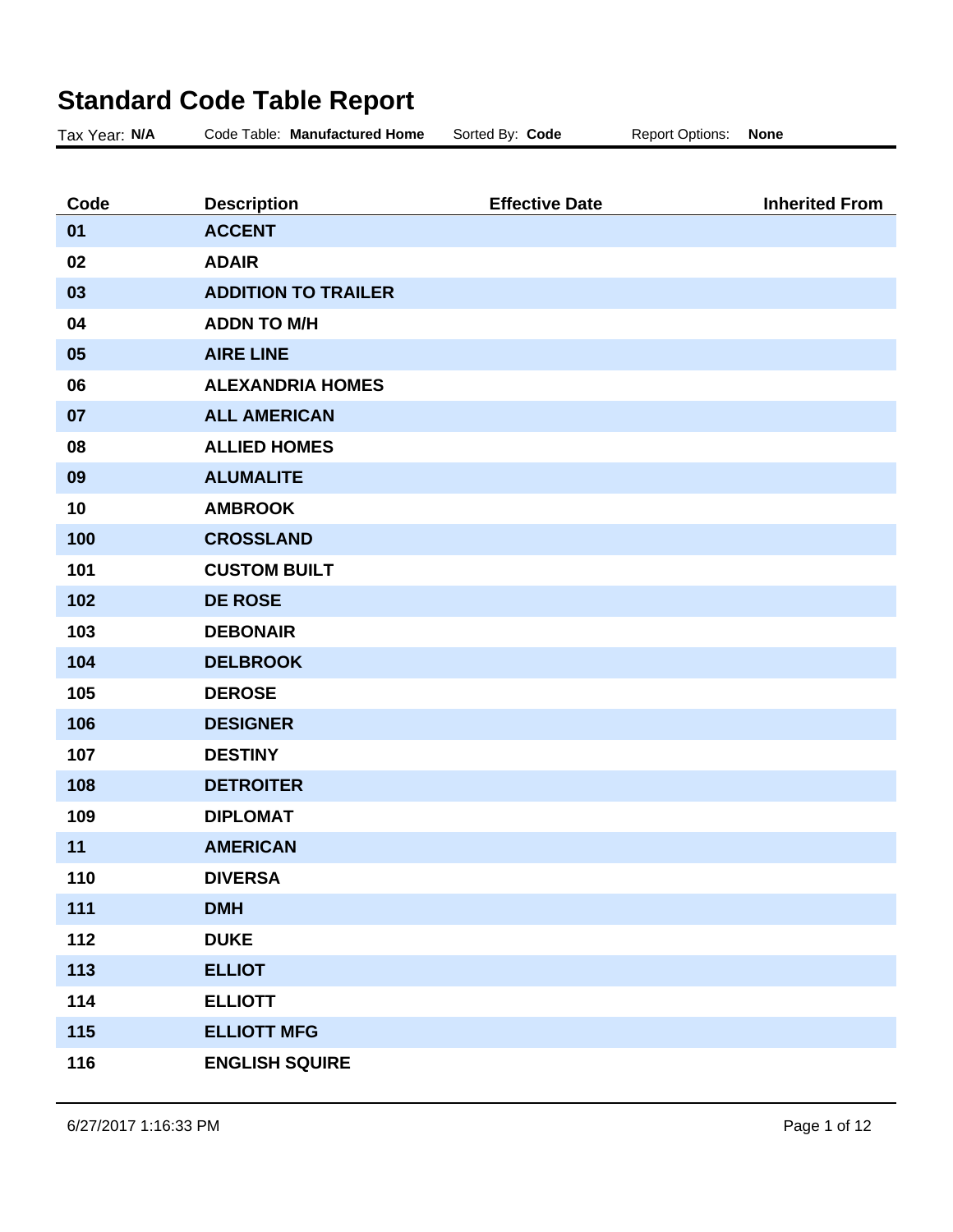| Code | <b>Description</b>        | <b>Effective Date</b> | <b>Inherited From</b> |
|------|---------------------------|-----------------------|-----------------------|
| 117  | <b>EXCEL</b>              |                       |                       |
| 118  | <b>FAIRMONT</b>           |                       |                       |
| 119  | <b>FAIRVIEW MANOR</b>     |                       |                       |
| 12   | <b>AMERICAN HOMESTAR</b>  |                       |                       |
| 120  | <b>FAIRWAY</b>            |                       |                       |
| 121  | <b>FALCON</b>             |                       |                       |
| 122  | <b>FESTIVAL</b>           |                       |                       |
| 123  | <b>FLAMINGO</b>           |                       |                       |
| 124  | <b>FLEETWOOD</b>          |                       |                       |
| 125  | <b>FLINTSTONE</b>         |                       |                       |
| 126  | <b>FONTANA</b>            |                       |                       |
| 127  | <b>FOREMOST</b>           |                       |                       |
| 128  | <b>FRANKLIN</b>           |                       |                       |
| 129  | <b>FREEDOM</b>            |                       |                       |
| 13   | <b>AMERICANA</b>          |                       |                       |
| 130  | <b>FRIENDSHIP</b>         |                       |                       |
| 131  | <b>FRONTLINE</b>          |                       |                       |
| 132  | <b>FUQUA</b>              |                       |                       |
| 133  | <b>GENERAL</b>            |                       |                       |
| 134  | <b>GIBRALTER</b>          |                       |                       |
| 135  | <b>GILE</b>               |                       |                       |
| 136  | <b>GOLDEN WEST</b>        |                       |                       |
| 137  | <b>GRAND WESTERN</b>      |                       |                       |
| 138  | <b>GRAND WEST</b>         |                       |                       |
| 139  | <b>GRANDE HENSLEE</b>     |                       |                       |
| 14   | <b>ANDERSON</b>           |                       |                       |
| 140  | <b>GREAT LAKES</b>        |                       |                       |
| 141  | <b>GREAT SW</b>           |                       |                       |
| 142  | <b>GREENWOOD</b>          |                       |                       |
| 143  | <b>GREL</b>               |                       |                       |
| 144  | <b>GUERDON</b>            |                       |                       |
| 145  | <b>GUERDON INDUSTRIES</b> |                       |                       |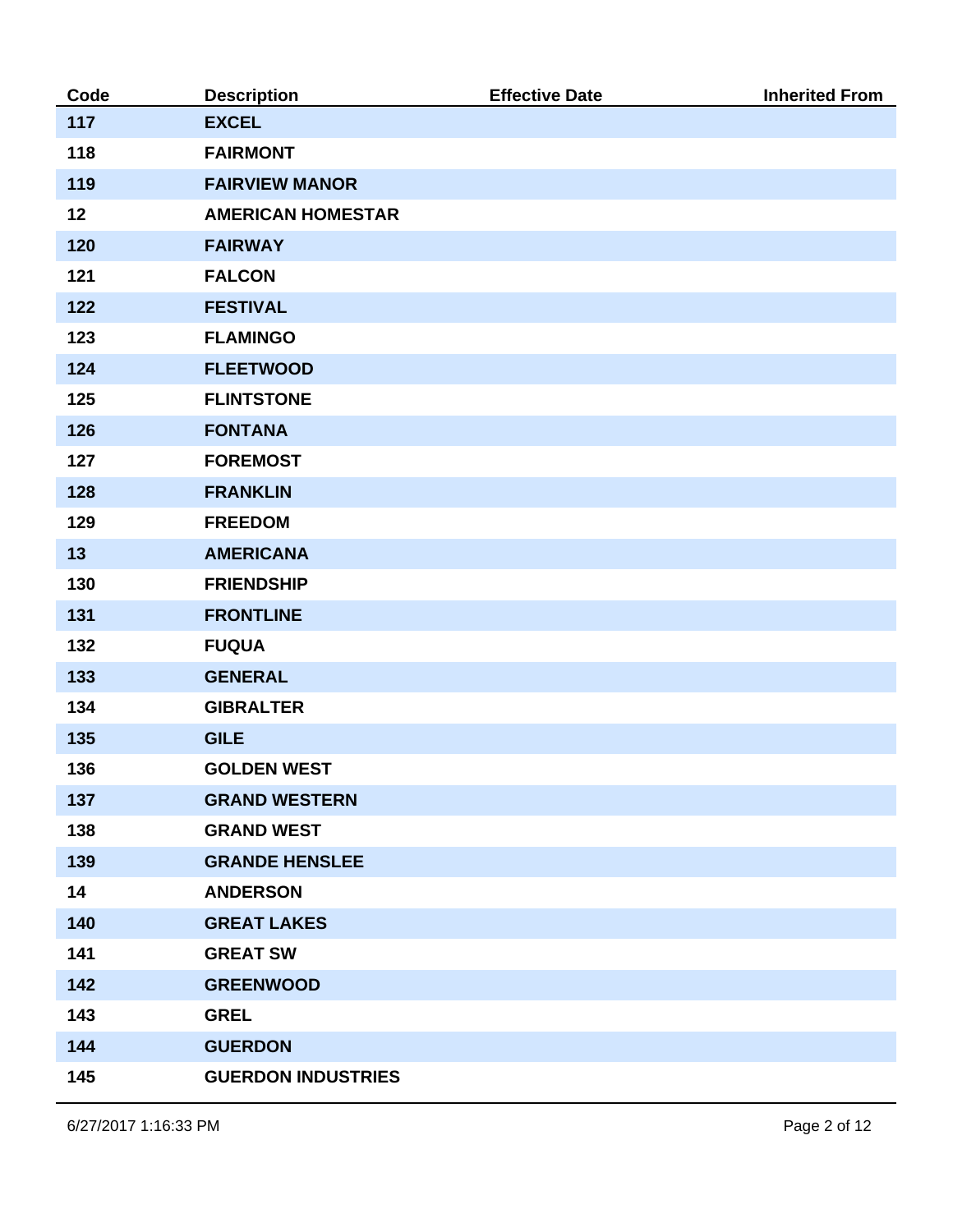| Code | <b>Description</b>                                | <b>Effective Date</b> | <b>Inherited From</b> |
|------|---------------------------------------------------|-----------------------|-----------------------|
| 146  | <b>GUEST HOUSE</b>                                |                       |                       |
| 147  | <b>HENSLEE</b>                                    |                       |                       |
| 148  | <b>HENSLEY</b>                                    |                       |                       |
| 149  | <b>HERITAGE SALES</b>                             |                       |                       |
| 15   | <b>AQUARIUS</b>                                   |                       |                       |
| 150  | <b>HICKS</b>                                      |                       |                       |
| 151  | <b>HIGH CHAPARRAL</b>                             |                       |                       |
| 152  | <b>HILLCREST</b>                                  |                       |                       |
| 153  | <b>HIWASSE HOMES</b>                              |                       |                       |
| 154  | <b>HOLIDAY</b>                                    |                       |                       |
| 155  | <b>HOLIDAY RAMBLER</b>                            |                       |                       |
| 156  | <b>HOLLYWOOD</b>                                  |                       |                       |
| 157  | <b>HOMEBUILT</b>                                  |                       |                       |
| 158  | <b>HOMESTYLE</b>                                  |                       |                       |
| 159  | <b>HOUSING BY VOGUE</b>                           |                       |                       |
| 16   | <b>ARDMORE</b>                                    |                       |                       |
| 160  | <b>HYLINE</b>                                     |                       |                       |
| 161  | <b>IDLETIME</b>                                   |                       |                       |
| 162  | <b>IMPALA</b>                                     |                       |                       |
| 163  | <b>INTERNATIONAL</b>                              |                       |                       |
| 164  | <b>INTERNATIONAL COACH</b>                        |                       |                       |
| 165  | <b>INVADER</b>                                    |                       |                       |
| 166  | <b>JETLINER</b>                                   |                       |                       |
| 167  | <b>KAUFMAN &amp; BROAD</b>                        |                       |                       |
| 168  | <b>KAUFMAN &amp; BROAD</b><br><b>HOME SYSTEMS</b> |                       |                       |
| 169  | <b>KAUFMAN &amp; BROAD</b><br><b>HOMES</b>        |                       |                       |
| 17   | <b>ARNAUDVILLE INC.</b>                           |                       |                       |
| 170  | <b>KENCRAFT</b>                                   |                       |                       |
| 171  | <b>KIT</b>                                        |                       |                       |
| 172  | <b>KORONADA</b>                                   |                       |                       |
| 173  | <b>KROF</b>                                       |                       |                       |
|      |                                                   |                       |                       |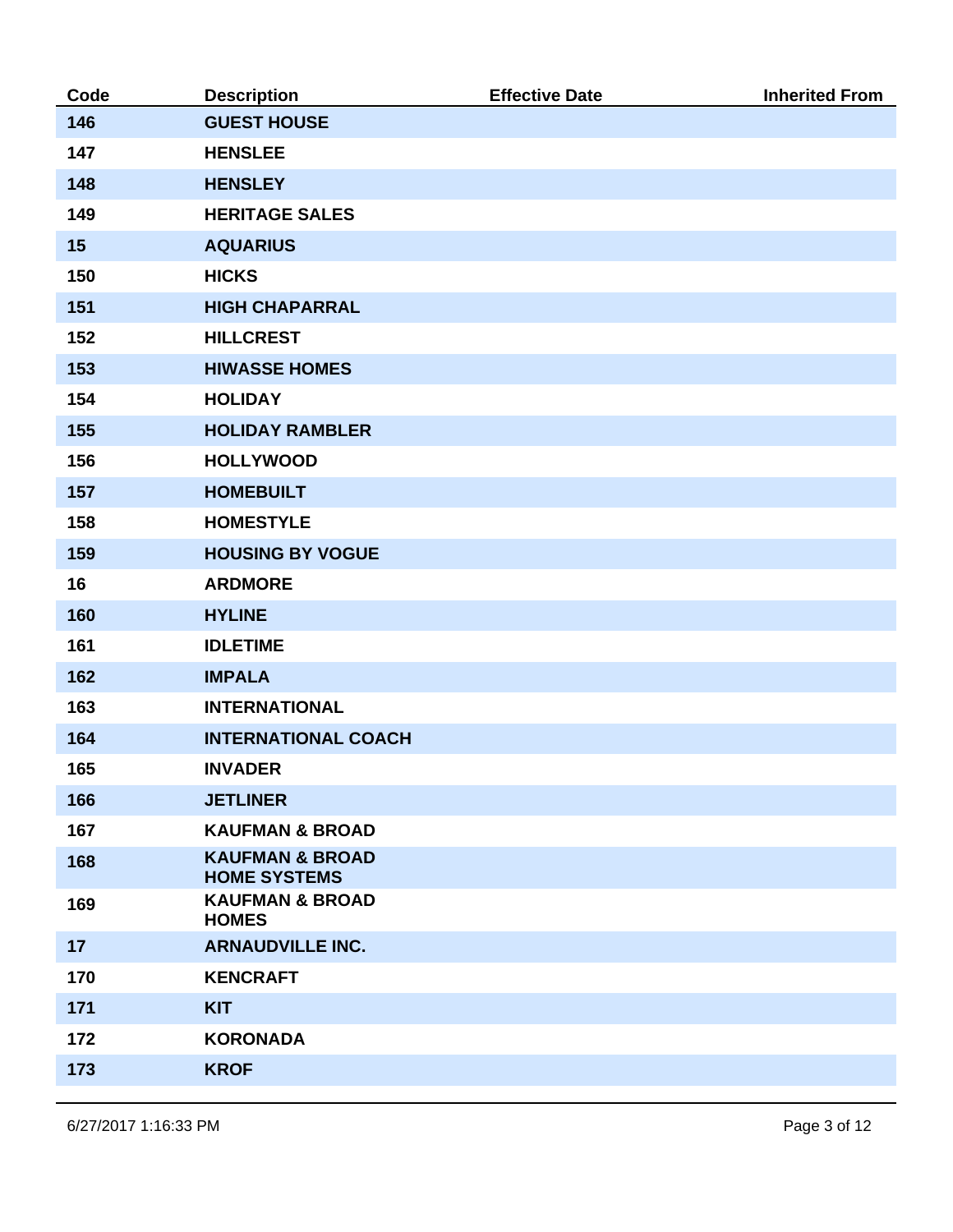| Code | <b>Description</b>          | <b>Effective Date</b> | <b>Inherited From</b> |
|------|-----------------------------|-----------------------|-----------------------|
| 174  | <b>LAMPLIGHTER</b>          |                       |                       |
| 175  | <b>LANCER</b>               |                       |                       |
| 176  | <b>LAYTON</b>               |                       |                       |
| 177  | <b>LEVILLE</b>              |                       |                       |
| 178  | <b>LIBERTYLIBERTY</b>       |                       |                       |
| 179  | <b>LIFESTYLE</b>            |                       |                       |
| 18   | <b>ARTCRAFT</b>             |                       |                       |
| 180  | <b>LITEX INDUSTRIES</b>     |                       |                       |
| 181  | <b>M SYSTEMS</b>            |                       |                       |
| 182  | <b>MADRID HOMES</b>         |                       |                       |
| 183  | <b>MAGNOLIA</b>             |                       |                       |
| 184  | <b>MAJESTIC</b>             |                       |                       |
| 185  | <b>MANATEE</b>              |                       |                       |
| 186  | <b>MANUFACTURED</b>         |                       |                       |
| 187  | <b>MARHSFIELD</b>           |                       |                       |
| 188  | <b>MARIANNA</b>             |                       |                       |
| 189  | <b>MARK</b>                 |                       |                       |
| 19   | <b>ARTLINE</b>              |                       |                       |
| 190  | <b>MARLETTE</b>             |                       |                       |
| 191  | <b>MARSHFIELD</b>           |                       |                       |
| 192  | <b>MAYFLOWER</b>            |                       |                       |
| 193  | <b>MCGREGOR HOMES</b>       |                       |                       |
| 194  | <b>MELODY</b>               |                       |                       |
| 195  | <b>METAL STG</b>            |                       |                       |
| 196  | <b>METAMORA</b>             |                       |                       |
| 197  | <b>MID-AMERICAN HOUSING</b> |                       |                       |
| 198  | <b>MIDLAND</b>              |                       |                       |
| 199  | <b>MOBILE MART</b>          |                       |                       |
| 20   | <b>ASTRO HOME</b>           |                       |                       |
| 200  | <b>MOBILE SCOUT</b>         |                       |                       |
| 201  | <b>MOBILE VILLA</b>         |                       |                       |
| 202  | <b>MOBILINER</b>            |                       |                       |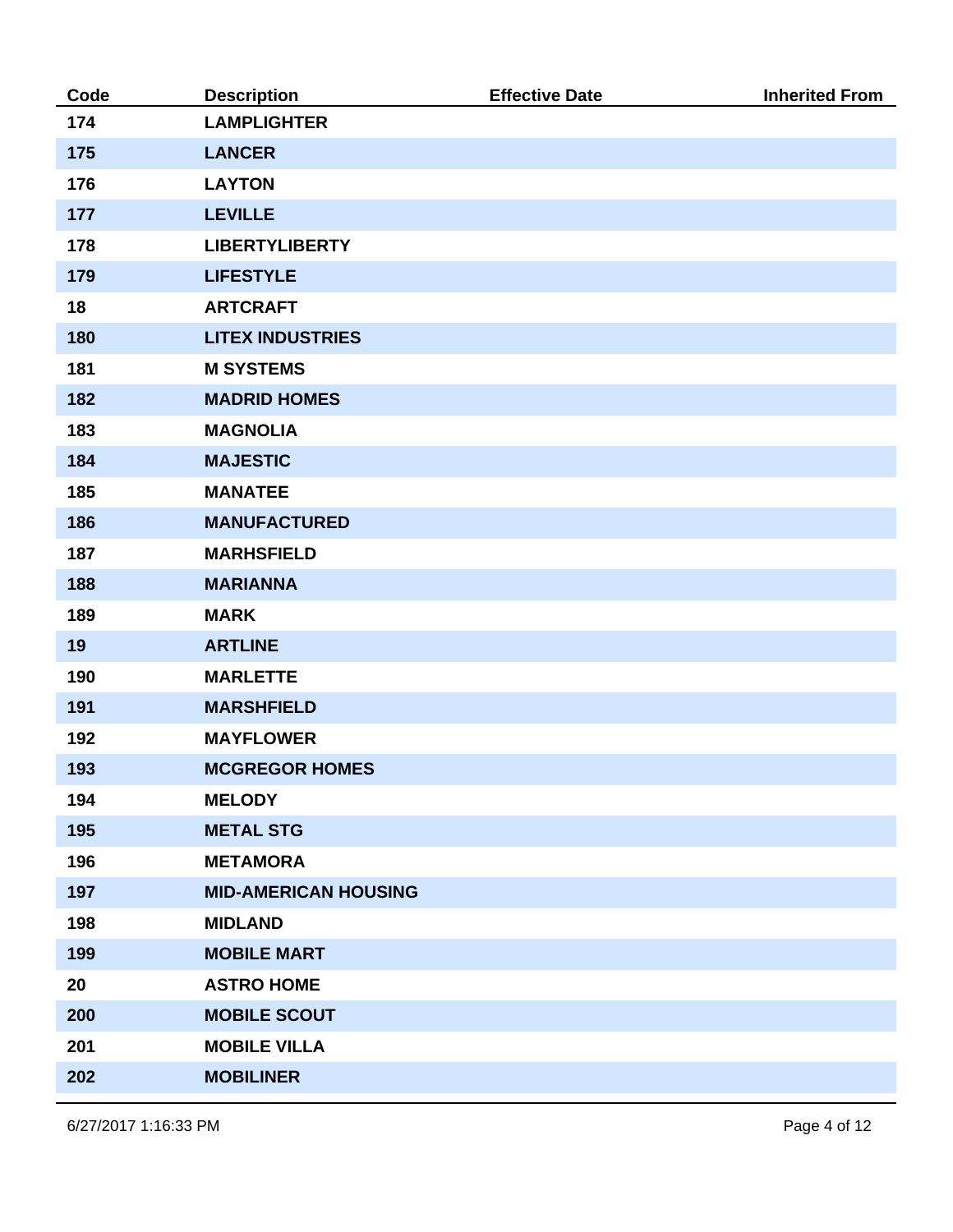| Code | <b>Description</b>       | <b>Effective Date</b> | <b>Inherited From</b> |
|------|--------------------------|-----------------------|-----------------------|
| 203  | <b>MODERNAGE</b>         |                       |                       |
| 204  | <b>MODULINE</b>          |                       |                       |
| 205  | <b>MONARCH</b>           |                       |                       |
| 206  | <b>MONTEBELLO</b>        |                       |                       |
| 207  | <b>MOUNTVIEW</b>         |                       |                       |
| 208  | <b>MTL BLDG</b>          |                       |                       |
| 209  | <b>NASHUA</b>            |                       |                       |
| 21   | <b>ATLANTIC HOMES</b>    |                       |                       |
| 210  | <b>NATIONAL</b>          |                       |                       |
| 211  | <b>NEW CASA</b>          |                       |                       |
| 212  | <b>NEW HORIZON</b>       |                       |                       |
| 213  | <b>NEW MOON</b>          |                       |                       |
| 214  | <b>NEW STYLE</b>         |                       |                       |
| 215  | <b>NOBILITY</b>          |                       |                       |
| 216  | <b>NOVA STAR</b>         |                       |                       |
| 217  | <b>NU-WAY</b>            |                       |                       |
| 218  | <b>OAK CREEK</b>         |                       |                       |
| 219  | <b>ORIGINALA</b>         |                       |                       |
| 22   | <b>AUSTIN</b>            |                       |                       |
| 220  | <b>OVERLAND</b>          |                       |                       |
| 221  | <b>PALM AIRE</b>         |                       |                       |
| 222  | <b>PALM HARBOR</b>       |                       |                       |
| 223  | <b>PAN AMERICAN</b>      |                       |                       |
| 224  | <b>PARK AVE</b>          |                       |                       |
| 225  | <b>PARKWOOD</b>          |                       |                       |
| 226  | <b>PEACHTREE</b>         |                       |                       |
| 227  | <b>PEERLESS</b>          |                       |                       |
| 228  | <b>PERM A DWELL CORP</b> |                       |                       |
| 229  | <b>PERM-A-DWELL</b>      |                       |                       |
| 23   | <b>AVALON</b>            |                       |                       |
| 230  | <b>PLAYMORE</b>          |                       |                       |
| 231  | <b>PONTIAC</b>           |                       |                       |
|      |                          |                       |                       |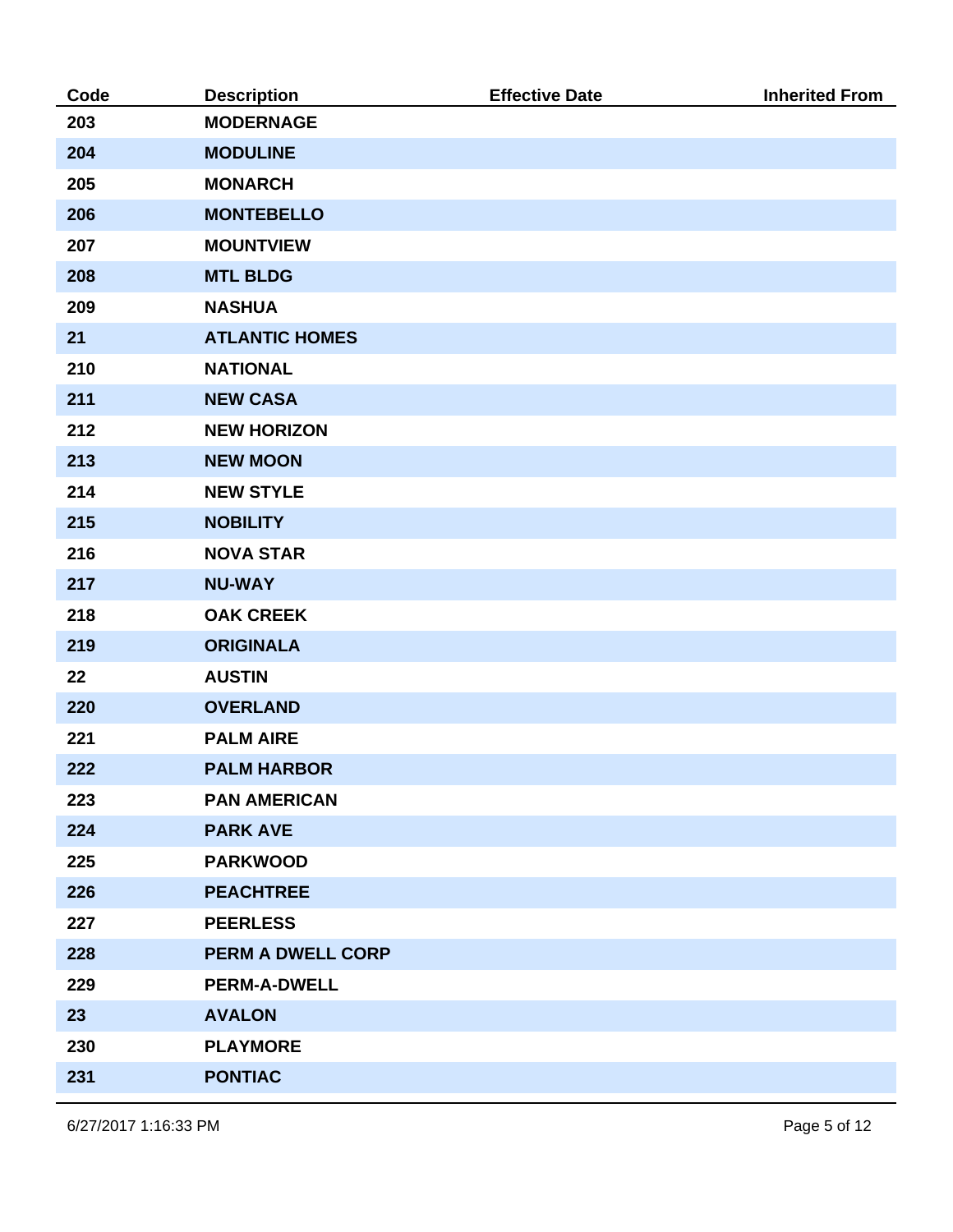| Code | <b>Description</b>      | <b>Effective Date</b> | <b>Inherited From</b> |
|------|-------------------------|-----------------------|-----------------------|
| 232  | <b>PRESTIGE HOUSING</b> |                       |                       |
| 233  | <b>PROWLER</b>          |                       |                       |
| 234  | <b>RAMADA</b>           |                       |                       |
| 235  | <b>RANADA</b>           |                       |                       |
| 236  | <b>RANCHERO</b>         |                       |                       |
| 237  | <b>RANGER</b>           |                       |                       |
| 238  | <b>REDMAN</b>           |                       |                       |
| 239  | <b>REFLECTION</b>       |                       |                       |
| 24   | <b>AZTEC</b>            |                       |                       |
| 240  | <b>REGENT</b>           |                       |                       |
| 241  | <b>REMBRANDT</b>        |                       |                       |
| 242  | <b>REMINGTON</b>        |                       |                       |
| 243  | <b>REPUBLIC</b>         |                       |                       |
| 244  | <b>REPUBLIC HENSLEE</b> |                       |                       |
| 245  | <b>RICHARDSON</b>       |                       |                       |
| 246  | <b>RICHMOND</b>         |                       |                       |
| 247  | <b>RITZ-CRAFT</b>       |                       |                       |
| 248  | <b>RIVER OAKS</b>       |                       |                       |
| 249  | <b>ROCKWIN</b>          |                       |                       |
| 25   | <b>BARCRAFT</b>         |                       |                       |
| 250  | <b>ROGUE</b>            |                       |                       |
| 251  | <b>ROLLING</b>          |                       |                       |
| 252  | <b>ROLLS</b>            |                       |                       |
| 253  | <b>ROOM ADDITION</b>    |                       |                       |
| 254  | <b>ROYAL SUPREME</b>    |                       |                       |
| 255  | <b>ROYCRAFT</b>         |                       |                       |
| 256  | S&P                     |                       |                       |
| 257  | <b>SADDLEBROOK</b>      |                       |                       |
| 258  | <b>SAFARI</b>           |                       |                       |
| 259  | <b>SCHULTZ</b>          |                       |                       |
| 26   | <b>BARRINGTON</b>       |                       |                       |
| 260  | <b>SENTRY</b>           |                       |                       |
|      |                         |                       |                       |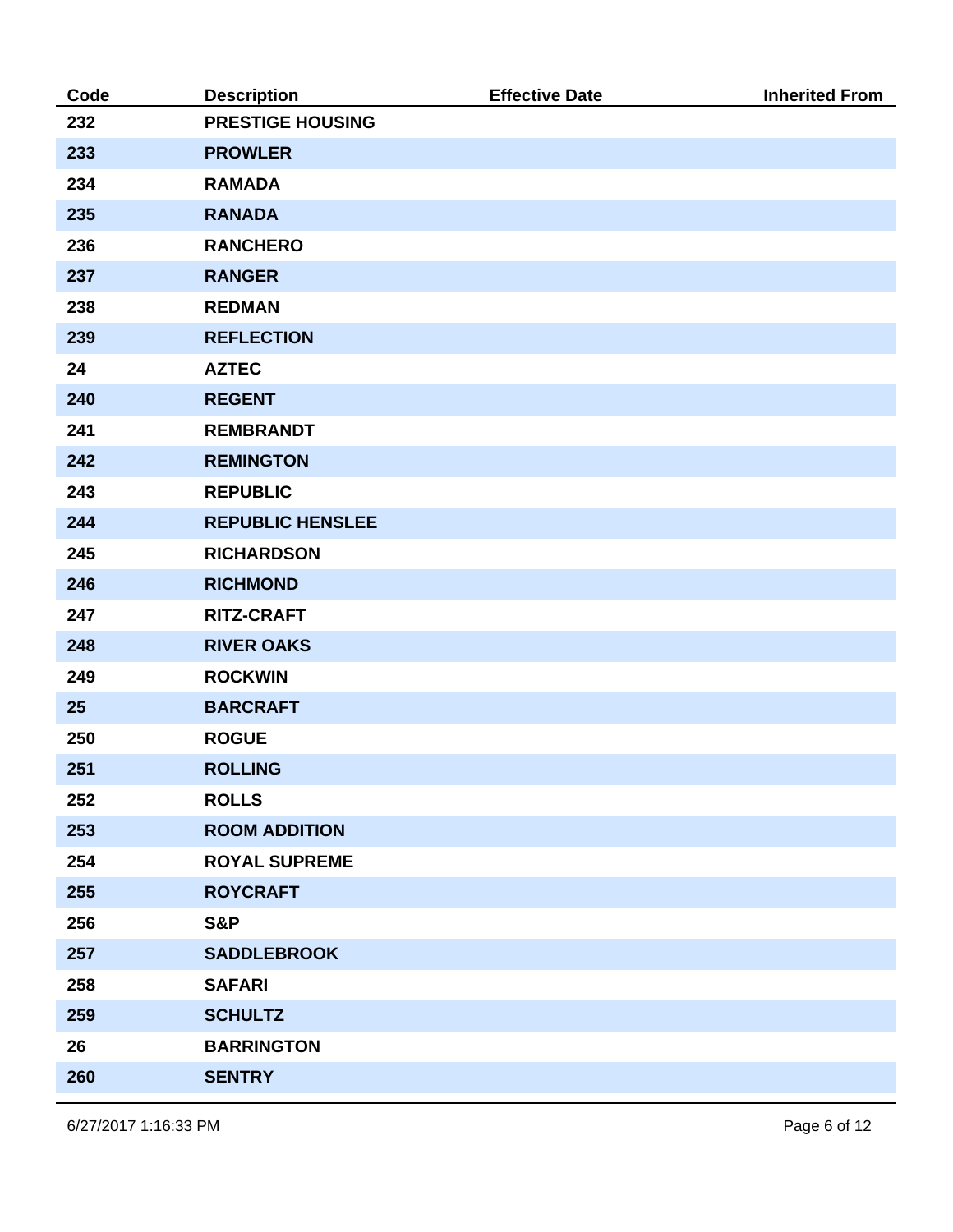| Code | <b>Description</b>          | <b>Effective Date</b> | <b>Inherited From</b> |
|------|-----------------------------|-----------------------|-----------------------|
| 261  | <b>SHAMROCK</b>             |                       |                       |
| 262  | <b>SHASTA</b>               |                       |                       |
| 263  | <b>SHEFFELD</b>             |                       |                       |
| 264  | <b>SHEFFIELD</b>            |                       |                       |
| 265  | <b>SHERWOOD</b>             |                       |                       |
| 266  | <b>SHULT</b>                |                       |                       |
| 267  | <b>SHULTZ</b>               |                       |                       |
| 268  | <b>SILHOUETTE</b>           |                       |                       |
| 269  | <b>SILVER STREAK</b>        |                       |                       |
| 27   | <b>BAYSHORE</b>             |                       |                       |
| 270  | <b>SKAMPER</b>              |                       |                       |
| 271  | <b>SKIDMORE</b>             |                       |                       |
| 272  | <b>SKIDMORE CARTER</b>      |                       |                       |
| 273  | <b>SKYLARK</b>              |                       |                       |
| 274  | <b>SKYLINE</b>              |                       |                       |
| 275  | <b>SKYLINE WACO</b>         |                       |                       |
| 276  | <b>SO MANOR</b>             |                       |                       |
| 277  | <b>SOLITAIRE</b>            |                       |                       |
| 278  | <b>SOLITARE</b>             |                       |                       |
| 279  | <b>SOUTH TEXAS TRAILER</b>  |                       |                       |
| 28   | <b>BAYWOOD</b>              |                       |                       |
| 280  | <b>SOUTHERN ENERGY</b>      |                       |                       |
| 281  | <b>SOUTHERN LIFESTYLE</b>   |                       |                       |
| 282  | <b>SOUVENIR ENTERPRISES</b> |                       |                       |
| 283  | <b>SPARTAN</b>              |                       |                       |
| 284  | <b>SPARTANETTE</b>          |                       |                       |
| 285  | <b>SPIRIT HOMES</b>         |                       |                       |
| 286  | <b>SPORTSCRAFT</b>          |                       |                       |
| 287  | <b>STAR</b>                 |                       |                       |
| 288  | <b>STAR METEOR</b>          |                       |                       |
| 289  | <b>STARDUST</b>             |                       |                       |
| 29   | <b>BEATRICE FOODS</b>       |                       |                       |
|      |                             |                       |                       |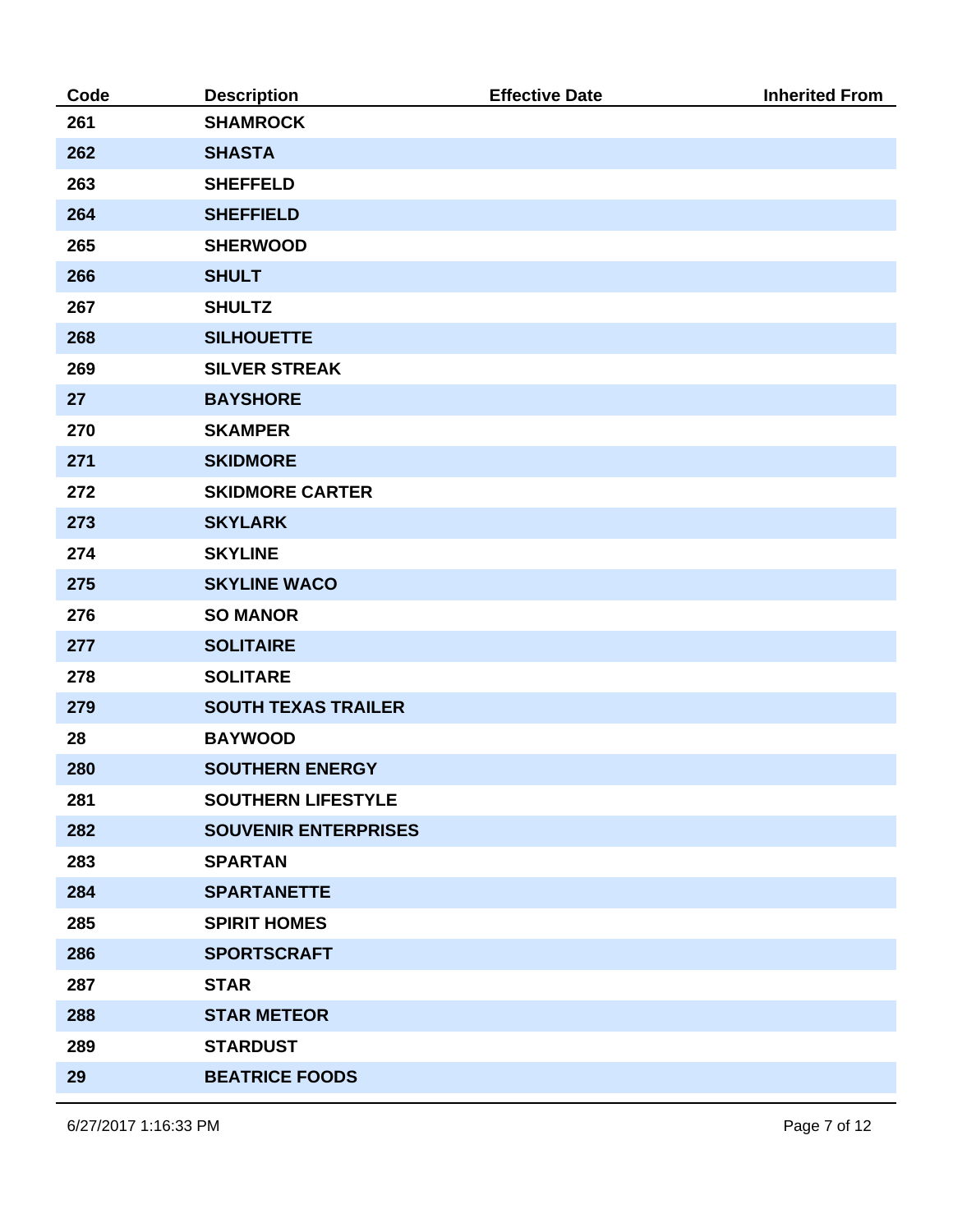| Code | <b>Description</b>        | <b>Effective Date</b> | <b>Inherited From</b> |
|------|---------------------------|-----------------------|-----------------------|
| 290  | <b>SUNBELT ENERGY</b>     |                       |                       |
| 291  | <b>SUNCRAFT</b>           |                       |                       |
| 292  | <b>SUNCREST</b>           |                       |                       |
| 293  | <b>SUNDOWNER</b>          |                       |                       |
| 294  | <b>SUNFLOWER</b>          |                       |                       |
| 295  | <b>SUNRIZON</b>           |                       |                       |
| 296  | <b>SUNSET</b>             |                       |                       |
| 297  | <b>SUNSHINE</b>           |                       |                       |
| 298  | <b>SUNSHINE HOMES</b>     |                       |                       |
| 299  | <b>SUNSTAR</b>            |                       |                       |
| 30   | <b>BELAIR</b>             |                       |                       |
| 300  | <b>SUPERIOR</b>           |                       |                       |
| 301  | <b>SUPREME</b>            |                       |                       |
| 302  | <b>TAG-A-LONG</b>         |                       |                       |
| 303  | <b>TEMPLE</b>             |                       |                       |
| 304  | <b>TEMPLE IND</b>         |                       |                       |
| 305  | <b>TEMPO</b>              |                       |                       |
| 306  | <b>TERRY</b>              |                       |                       |
| 307  | <b>TEXANA IND</b>         |                       |                       |
| 308  | <b>THOROUGHBRED</b>       |                       |                       |
| 309  | <b>TIDEWELL</b>           |                       |                       |
| 31   | <b>BELLAVISTA</b>         |                       |                       |
| 310  | <b>TIDWELL</b>            |                       |                       |
| 311  | <b>TIDWELL HOMES</b>      |                       |                       |
| 312  | <b>TIMCO</b>              |                       |                       |
| 313  | <b>TITAN</b>              |                       |                       |
| 314  | <b>TITAN HOMES</b>        |                       |                       |
| 315  | <b>TOURITE</b>            |                       |                       |
| 316  | <b>TOWN &amp; COUNTRY</b> |                       |                       |
| 317  | <b>TOWN CRAFT</b>         |                       |                       |
| 318  | <b>TRAVELITE</b>          |                       |                       |
| 319  | TRVL-O-CARAVAN            |                       |                       |
|      |                           |                       |                       |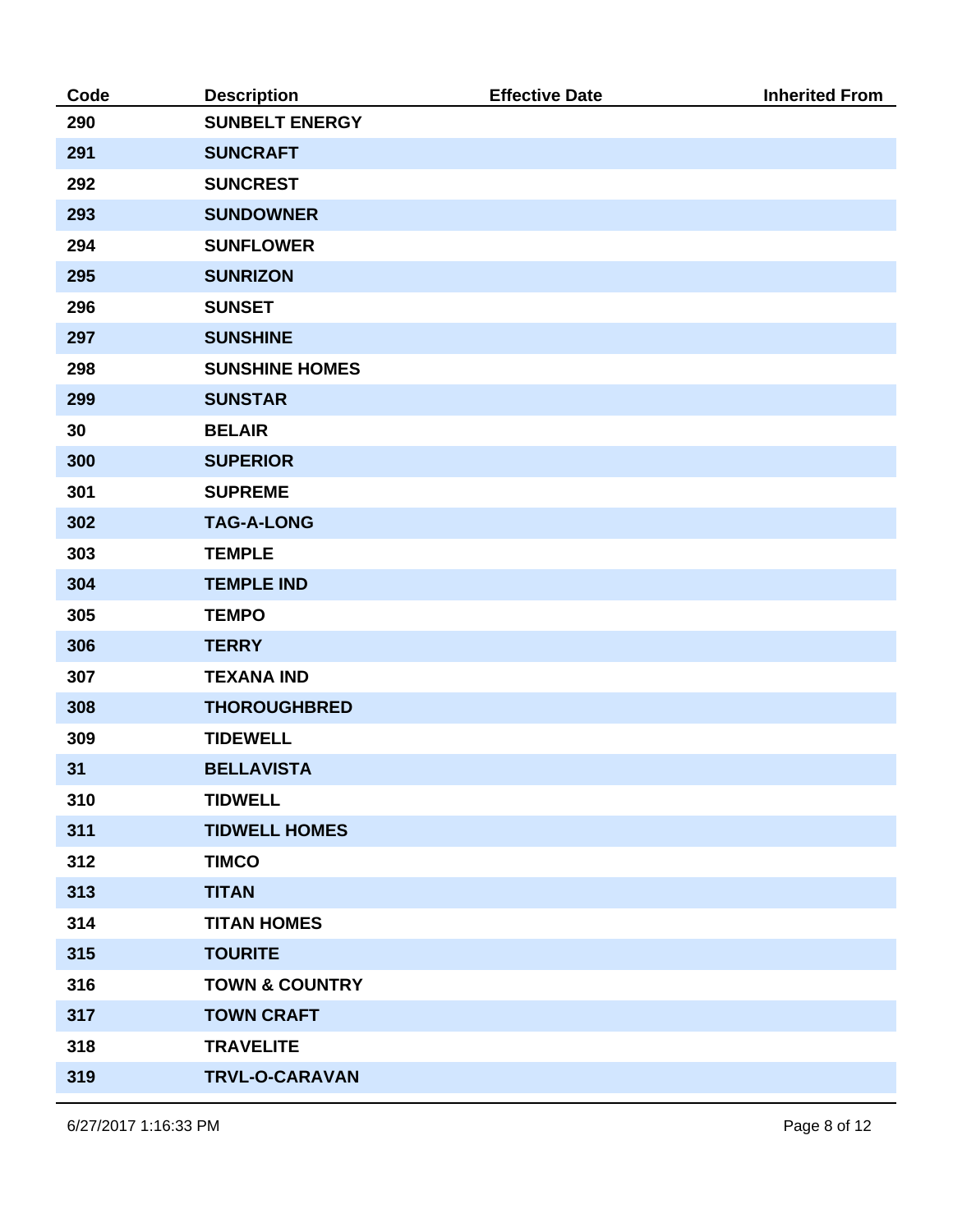| Code | <b>Description</b>     | <b>Effective Date</b> | <b>Inherited From</b> |
|------|------------------------|-----------------------|-----------------------|
| 32   | <b>BENDIX</b>          |                       |                       |
| 320  | <b>TWILITE BUNGALO</b> |                       |                       |
| 321  | <b>TWIN LAKES</b>      |                       |                       |
| 322  | <b>UNITED</b>          |                       |                       |
| 323  | <b>UNIVERSAL</b>       |                       |                       |
| 324  | <b>VAN DYKE</b>        |                       |                       |
| 325  | <b>VANDIKE</b>         |                       |                       |
| 326  | <b>VEGA</b>            |                       |                       |
| 327  | <b>VENTURE</b>         |                       |                       |
| 328  | <b>VICTOR</b>          |                       |                       |
| 329  | <b>VIKING</b>          |                       |                       |
| 33   | <b>BENTWOOD</b>        |                       |                       |
| 330  | <b>VINDALE</b>         |                       |                       |
| 331  | <b>VINTAGE</b>         |                       |                       |
| 332  | <b>WALDEN</b>          |                       |                       |
| 333  | <b>WAYSIDE</b>         |                       |                       |
| 334  | <b>WEST CHESTER</b>    |                       |                       |
| 335  | <b>WESTERN MANSION</b> |                       |                       |
| 336  | <b>WESTERN UNITED</b>  |                       |                       |
| 337  | <b>WESTFALL</b>        |                       |                       |
| 338  | <b>WESTGATE</b>        |                       |                       |
| 339  | <b>WESTINGHOUSE</b>    |                       |                       |
| 34   | <b>BILTMORE</b>        |                       |                       |
| 340  | <b>WHEEL HOUSE</b>     |                       |                       |
| 341  | <b>WICK</b>            |                       |                       |
| 342  | <b>WICKES</b>          |                       |                       |
| 343  | <b>WIDEWORLD</b>       |                       |                       |
| 344  | <b>WILLIAMS CRAFT</b>  |                       |                       |
| 345  | <b>WINCHESTER</b>      |                       |                       |
| 346  | <b>WINDSOR</b>         |                       |                       |
| 347  | <b>WINNE</b>           |                       |                       |
| 348  | <b>WINSTON</b>         |                       |                       |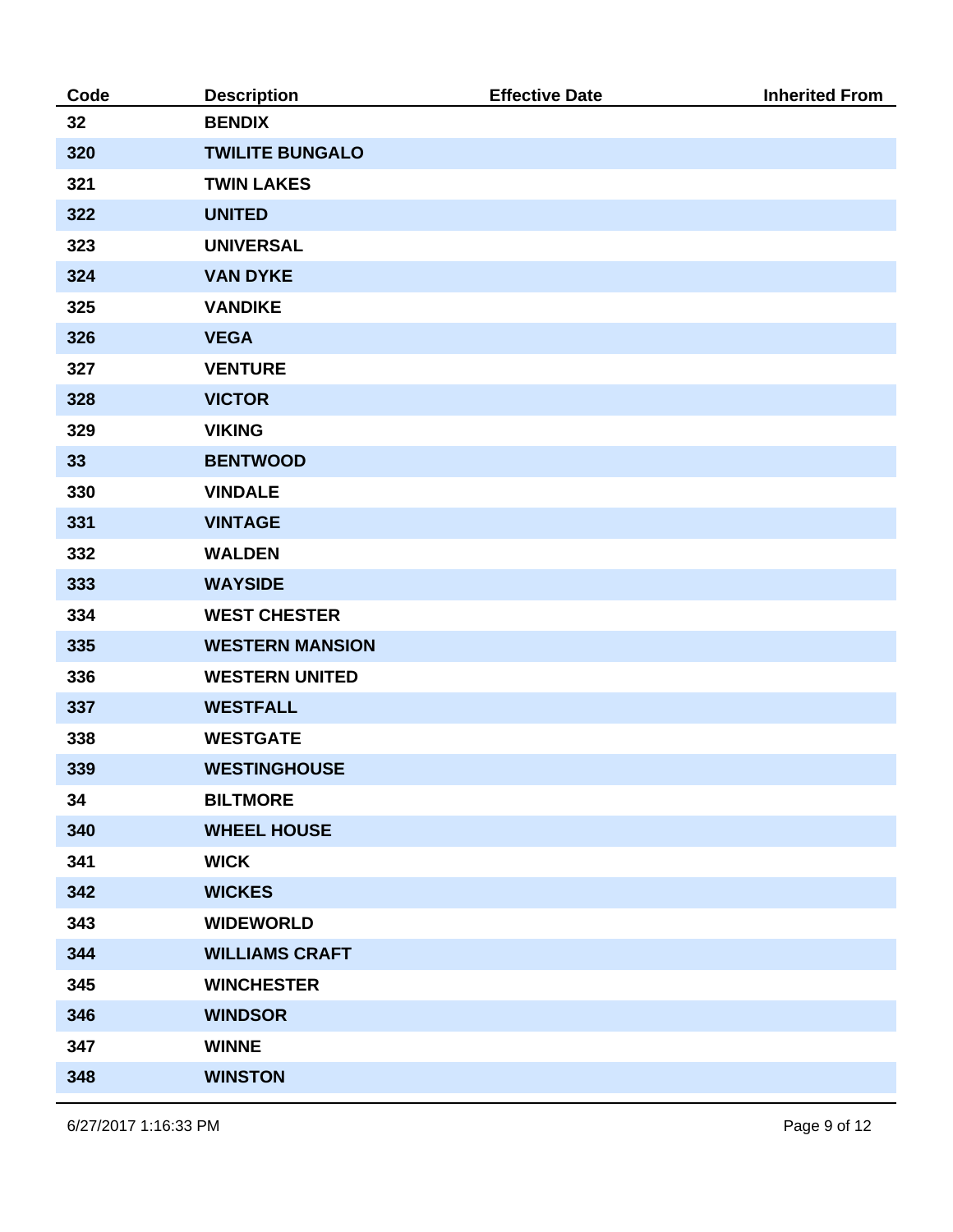| Code | <b>Description</b>    | <b>Effective Date</b> | <b>Inherited From</b> |
|------|-----------------------|-----------------------|-----------------------|
| 349  | <b>WOODLAKES</b>      |                       |                       |
| 35   | <b>BLACKNEY</b>       |                       |                       |
| 350  | <b>WOODLAND</b>       |                       |                       |
| 351  | <b>WOODLAWN</b>       |                       |                       |
| 352  | <b>YELLOWSTONE</b>    |                       |                       |
| 353  | <b>YOUNG AMERICAN</b> |                       |                       |
| 354  | <b>ZIMMER</b>         |                       |                       |
| 355  | <b>BREEZEWOOD</b>     |                       |                       |
| 356  | <b>OAK KNOLL</b>      |                       |                       |
| 36   | <b>BLAKENEY</b>       |                       |                       |
| 37   | <b>BOISE CASC</b>     |                       |                       |
| 38   | <b>BOLES AERO</b>     |                       |                       |
| 39   | <b>BONNEVILLE</b>     |                       |                       |
| 40   | <b>BRECK</b>          |                       |                       |
| 41   | <b>BRECKENRIDGE</b>   |                       |                       |
| 42   | <b>BRIARWOOD</b>      |                       |                       |
| 43   | <b>BRIGADIER</b>      |                       |                       |
| 44   | <b>BROADMORE</b>      |                       |                       |
| 45   | <b>BROADWAY</b>       |                       |                       |
| 46   | <b>BROOKVIEW</b>      |                       |                       |
| 47   | <b>BROOKWOOD</b>      |                       |                       |
| 48   | <b>BUCCANEER</b>      |                       |                       |
| 49   | <b>BUDDY</b>          |                       |                       |
| 50   | <b>CAMELOT</b>        |                       |                       |
| 51   | <b>CAMEO</b>          |                       |                       |
| 52   | <b>CAMERON</b>        |                       |                       |
| 53   | <b>CAPITAL</b>        |                       |                       |
| 54   | <b>CAPPAERT</b>       |                       |                       |
| 55   | <b>CARRIAGE</b>       |                       |                       |
| 56   | <b>CASA LOMA</b>      |                       |                       |
| 57   | <b>CASA VILLA</b>     |                       |                       |
| 58   | <b>CASTLE</b>         |                       |                       |
|      |                       |                       |                       |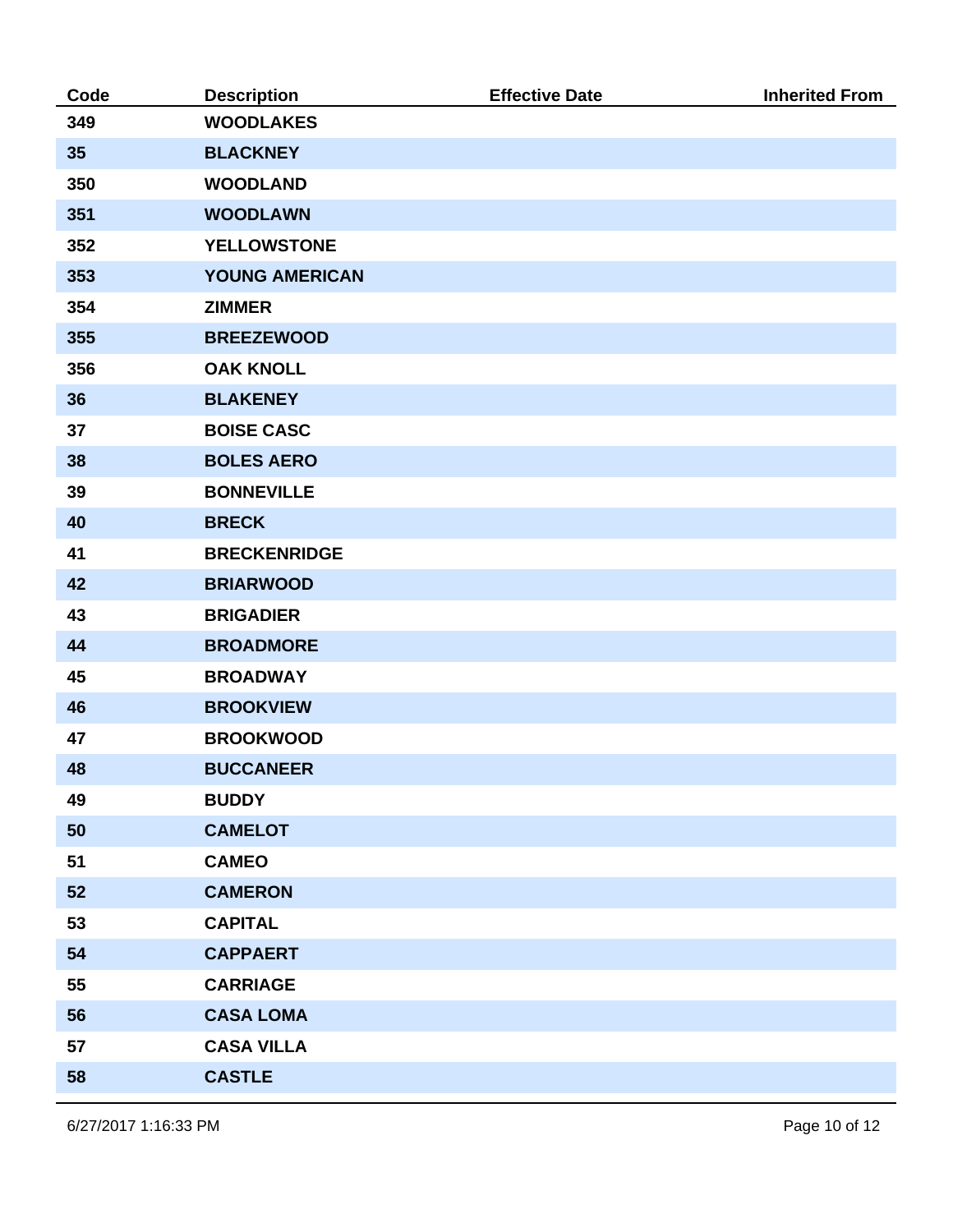| Code | <b>Description</b> | <b>Effective Date</b> | <b>Inherited From</b> |
|------|--------------------|-----------------------|-----------------------|
| 59   | <b>CAVALIER</b>    |                       |                       |
| 60   | CB                 |                       |                       |
| 61   | CB&S               |                       |                       |
| 62   | <b>CEDAR RIDGE</b> |                       |                       |
| 63   | <b>CELEBRITY</b>   |                       |                       |
| 64   | <b>CELTIC</b>      |                       |                       |
| 65   | <b>CENTRAL</b>     |                       |                       |
| 66   | <b>CENTURIAN</b>   |                       |                       |
| 67   | <b>CENTURION</b>   |                       |                       |
| 68   | <b>CENTURY</b>     |                       |                       |
| 69   | <b>CHALET</b>      |                       |                       |
| 70   | <b>CHAMPION</b>    |                       |                       |
| 71   | <b>CHAMPIONS</b>   |                       |                       |
| 72   | <b>CHAPARELLE</b>  |                       |                       |
| 73   | <b>CHATEAU MFG</b> |                       |                       |
| 74   | <b>CHEVROLET</b>   |                       |                       |
| 75   | <b>CHICBASHA</b>   |                       |                       |
| 76   | <b>CHICKASHA</b>   |                       |                       |
| 77   | <b>CHIEF IND.</b>  |                       |                       |
| 78   | <b>CLAYTON</b>     |                       |                       |
| 79   | <b>CLINTON</b>     |                       |                       |
| 80   | <b>COACHMAN</b>    |                       |                       |
| 81   | <b>COMMODORE</b>   |                       |                       |
| 82   | <b>COMMUNITY</b>   |                       |                       |
| 83   | <b>COMP</b>        |                       |                       |
| 84   | <b>CONCHEMCO</b>   |                       |                       |
| 85   | <b>CONCORD</b>     |                       |                       |
| 86   | <b>CONESTOGA</b>   |                       |                       |
| 87   | <b>CONNER</b>      |                       |                       |
| 88   | <b>CONTEMPORI</b>  |                       |                       |
| 89   | <b>CONTESSA</b>    |                       |                       |
| 90   | <b>CORLITE</b>     |                       |                       |
|      |                    |                       |                       |